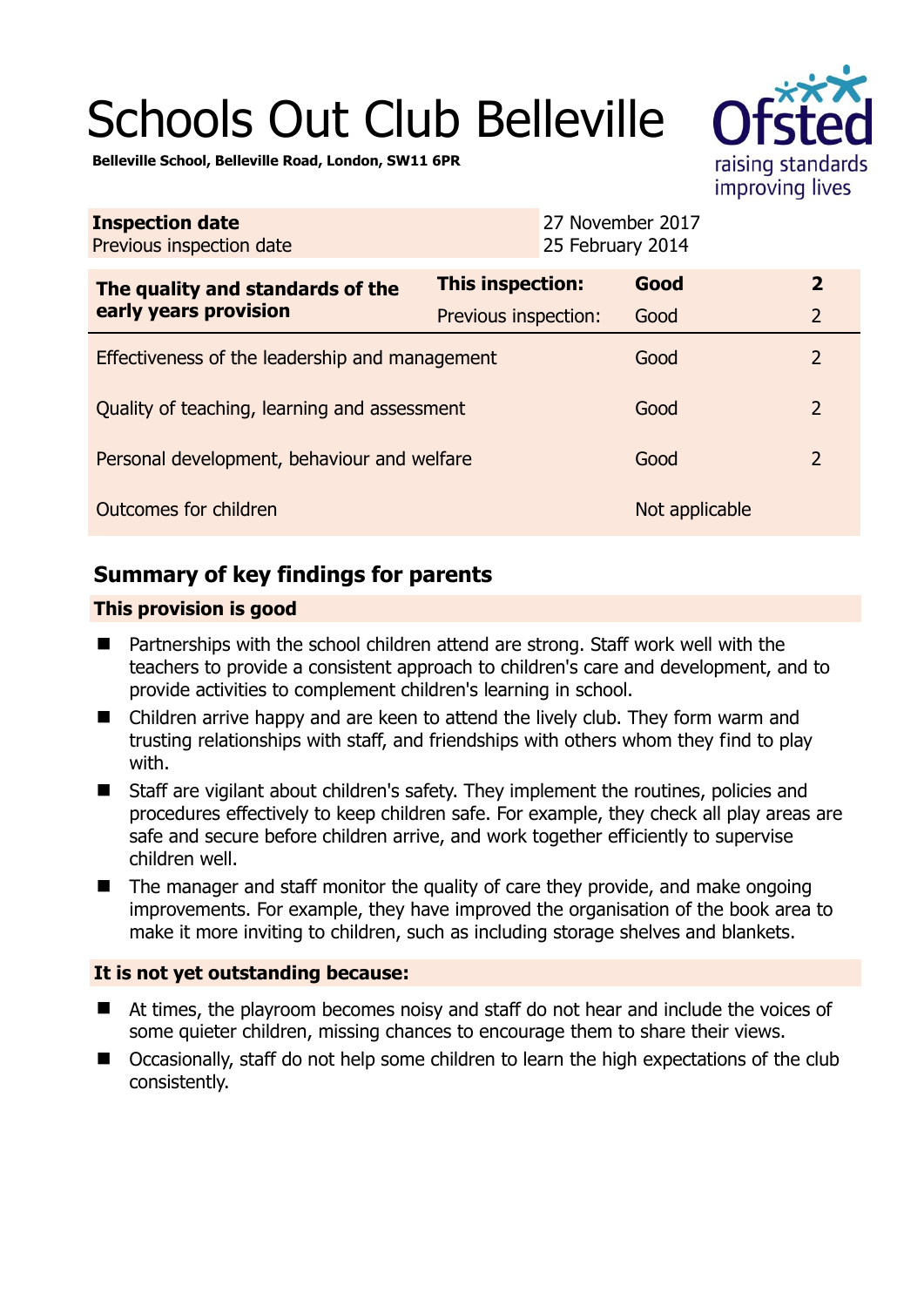## **What the setting needs to do to improve further**

#### **To further improve the quality of the early years provision the provider should:**

- develop the organisation of activities to make sure staff hear and respond to the voices of quieter children
- make the most of opportunities to help all children understand the high expectations for their behaviour more consistently.

#### **Inspection activities**

- The inspector observed activities and the care of children in the activity room and outdoor play area.
- The inspector sampled children's records and documentation.
- The inspector checked evidence of the suitability of staff and discussed with the managers their knowledge and understanding of the early years foundation stage.
- The inspector took account of the views of parents.

#### **Inspector**

Bridget Copson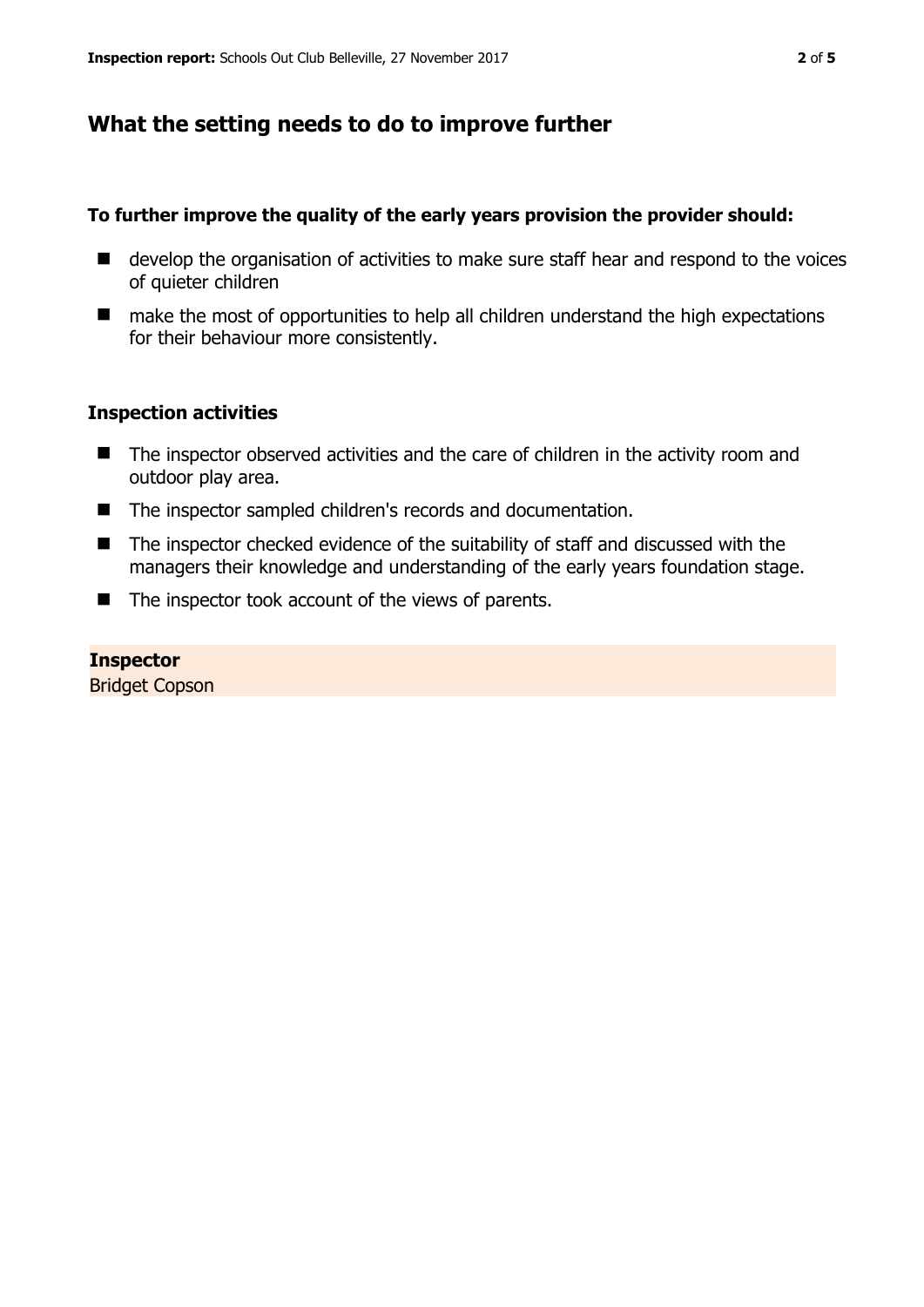## **Inspection findings**

#### **Effectiveness of the leadership and management is good**

Safeguarding is effective. Management and staff have a good understanding of their child protection responsibilities. This includes the correct procedures to follow in the event of a concern about a child. Staff keep up to date with child protection guidance, such as taking on tasks to find out more about the risks to vulnerable children and to share this with the team. The provider follows robust recruitment procedures to ensure staff are suitable to work with children, and monitors staff's ongoing suitability each year. The manager monitors the quality of staff's interactions with children successfully, and provides regular opportunities for staff to develop their skills. For instance, staff research new activity ideas on the internet to provide children with a good range of new experiences to support their creativity.

#### **Quality of teaching, learning and assessment is good**

Staff know the children well, and plan a good range of enjoyable activities to support their interests. Children make their activity choices confidently, and engage for long periods in their play. For example, they draw and colour their own designs, find scissors to cut these out and proudly show staff what they have made. Children build construction models, write and play imaginatively in the pretend office, and play number games together. Staff join in their play with enthusiasm to maintain their interest, and ask questions about what children are making to encourage them to think and use their imaginations. Children choose when they play outside, where they run, play ball games, climb and balance.

#### **Personal development, behaviour and welfare are good**

Staff work well with parents to settle children from the start, and parents provide very positive feedback about the club. Children develop good independence. Staff encourage them to take an active role in helping with jobs, such as preparing tea, and children learn to tidy up after themselves. Staff help children to develop positive attitudes towards others, and to respect one another's differences and views. For instance, they encourage children to think about the choices they make and to consider how these might make others feel, such as sad or unsafe. Staff support children's healthy lifestyles well. For instance, they provide a nutritious tea when children arrive from school, and involve children in trying new foods and flavours, such as making fresh fruit kebabs.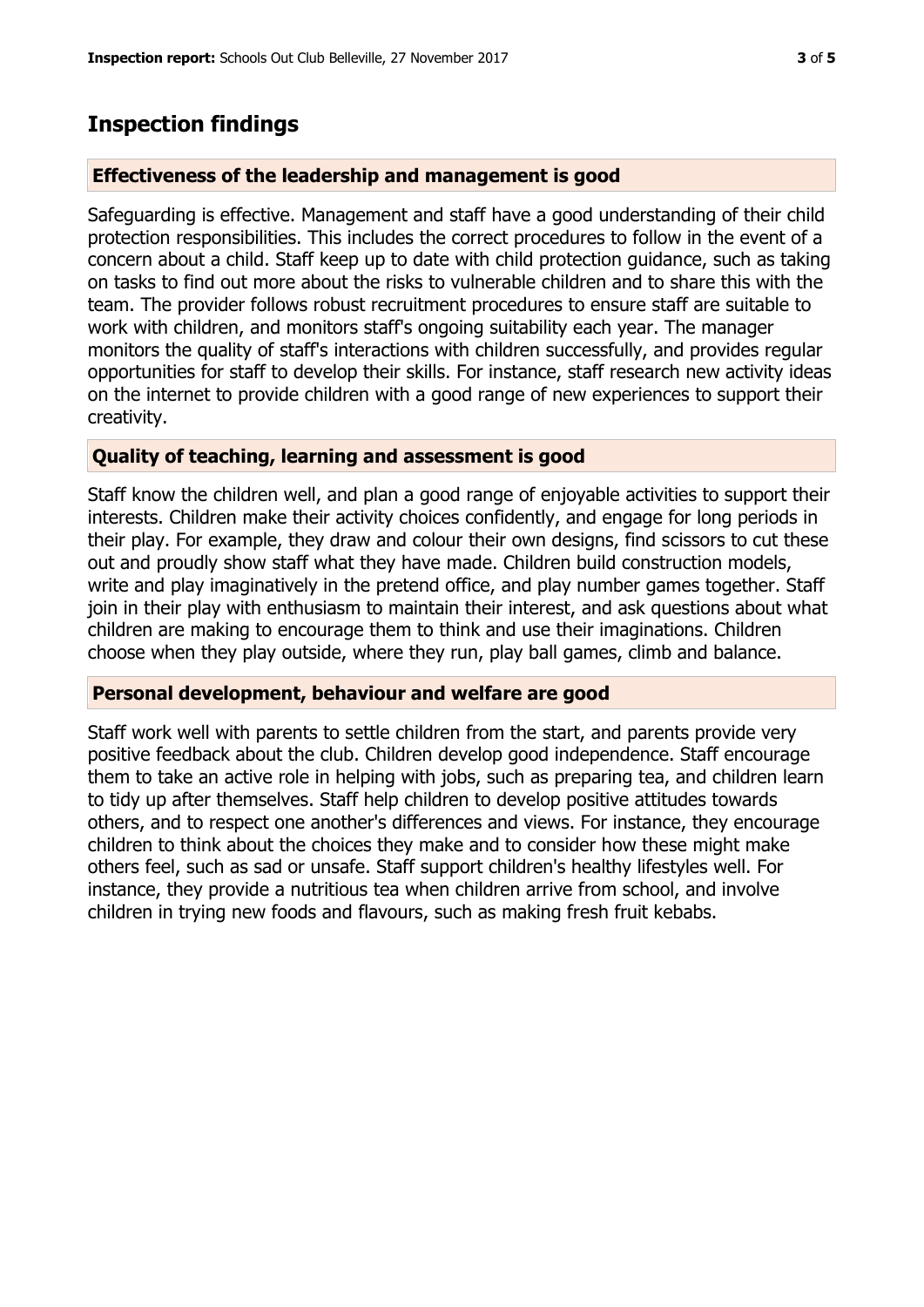## **Setting details**

| Unique reference number                             | EY467530                                                                             |  |
|-----------------------------------------------------|--------------------------------------------------------------------------------------|--|
| <b>Local authority</b>                              | Wandsworth                                                                           |  |
| <b>Inspection number</b>                            | 1069662                                                                              |  |
| <b>Type of provision</b>                            | Out of school provision                                                              |  |
| Day care type                                       | Childcare - Non-Domestic                                                             |  |
| <b>Registers</b>                                    | Early Years Register, Compulsory Childcare<br>Register, Voluntary Childcare Register |  |
| Age range of children                               | $4 - 8$                                                                              |  |
| <b>Total number of places</b>                       | 60                                                                                   |  |
| Number of children on roll                          | 158                                                                                  |  |
| Name of registered person                           | <b>Balham Community Centre</b>                                                       |  |
| <b>Registered person unique</b><br>reference number | RP902447                                                                             |  |
| Date of previous inspection                         | 25 February 2014                                                                     |  |
| <b>Telephone number</b>                             | 07960095351                                                                          |  |

Schools Out Club Belleville registered in 2013. It is located in the London Borough of Wandsworth. The club is open weekdays during term time only from 7.30am to 9.10am and from 3.30pm to 6.30pm. The club employs six members of staff, five of whom hold relevant qualifications at levels 2 to 3.

This inspection was carried out by Ofsted under sections 49 and 50 of the Childcare Act 2006 on the quality and standards of provision that is registered on the Early Years Register. The registered person must ensure that this provision complies with the statutory framework for children's learning, development and care, known as the early years foundation stage.

Any complaints about the inspection or the report should be made following the procedures set out in the guidance 'Complaints procedure: raising concerns and making complaints about Ofsted', which is available from Ofsted's website: www.gov.uk/government/organisations/ofsted. If you would like Ofsted to send you a copy of the guidance, please telephone 0300 123 4234, or email enquiries@ofsted.gov.uk.